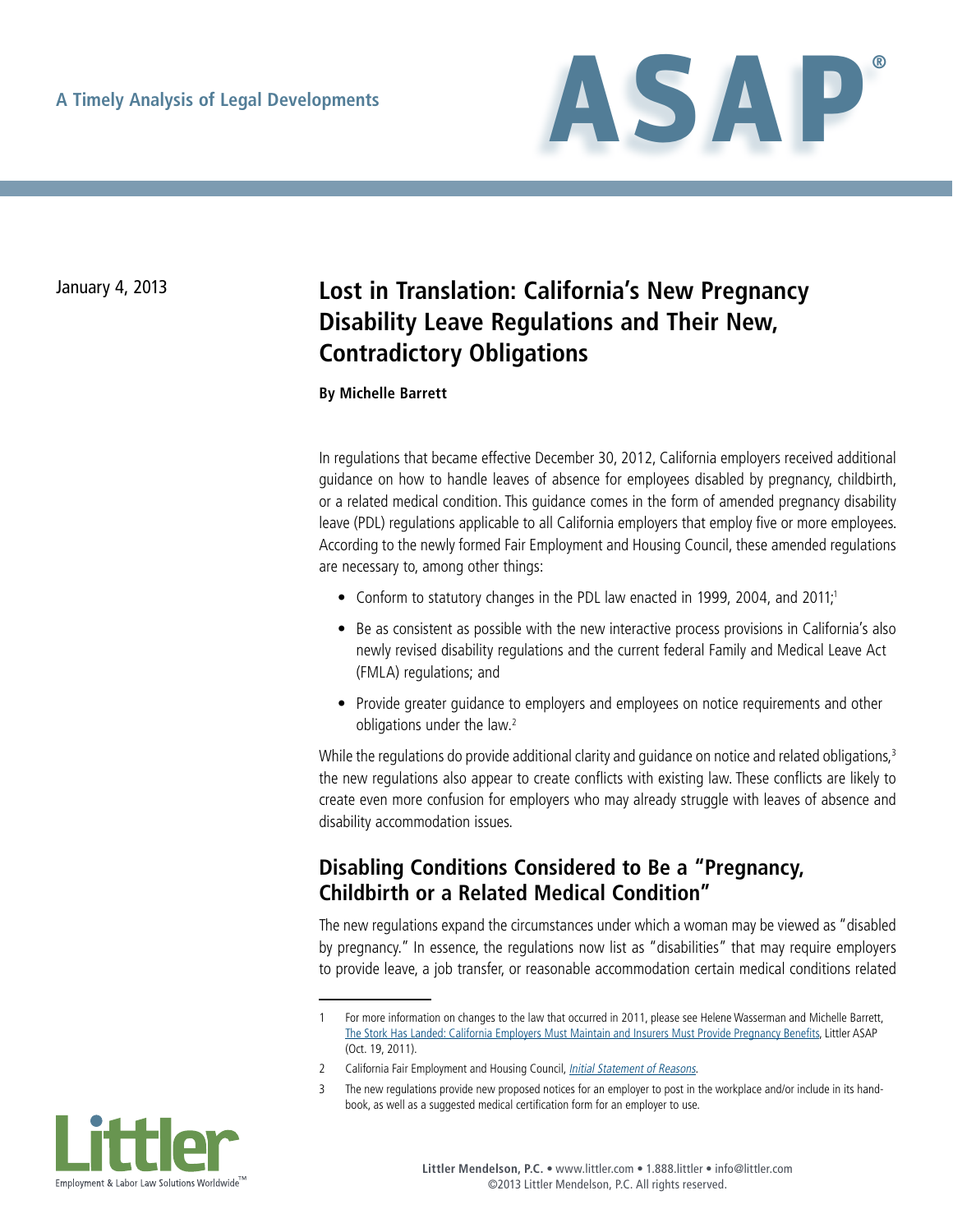to pregnancy, that could be temporary in nature. These conditions include: severe morning sickness; gestational diabetes; pregnancy-induced hypertension; preeclampsia; and post-partum depression. The new regulations also clarify that a woman may be disabled by pregnancy if she needs time off for: prenatal or postnatal care; bed rest; childbirth; loss or end of pregnancy; or recovery from childbirth or loss or end of pregnancy.4

At first glance, the list of potentially *per se* disabling conditions may not appear to expand employee rights. However, employers should be aware that the inclusion of post-partum depression and loss or end of pregnancy may expand the circumstances under which leave, a job transfer, or other reasonable accommodation must be provided. For example, an employee who may end her pregnancy may be eligible for time off for the procedure, as well as for time off to recover, or a transfer or other reasonable accommodation while she recovers. Likewise, if an employee suffers post-partum depression after delivering a child or due to the loss or end of a pregnancy, she may need leave or may request a job transfer or other reasonable accommodation while she copes with the depression. Based on the expansion of circumstances that may be considered pregnancy-related disabilities and related medical conditions, employers must keep in mind that such less-common conditions may entitle the employee to leave, a job transfer, or reasonable accommodation.

Moreover, employers should be aware that the regulations include lactation as a potentially disabling "related medical condition." The regulations recognize that lactation without medical complications is generally not "disabling" and would not necessarily require a leave of absence. Nevertheless, they also state that lactation may require a job transfer or other reasonable accommodation. In discussing lactation, the regulations reference California Labor Code sections 1030 et seq. These Labor Code sections require that an employer provide employees with a reasonable amount of break time to express breast milk for the employee's infant child. They also provide employers with the ability to deny this break time if it would seriously disrupt the employer's operations. However, as discussed in more detail below, the new regulations do not permit an employer to deny requests for a job transfer or reasonable accommodation based on an "undue hardship" defense. As such, the reference to the Labor Code section providing an undue hardship defense to lactation break time appears to create a conflict between lactation-related accommodation requests and requests for other pregnancy-related accommodations.

#### **Reasonable Accommodation and the "Interactive Process"**

The new regulations repeatedly refer to the concept of "reasonable accommodation," which is by now a familiar concept to employers who must comply with federal and state law requiring reasonable accommodation for qualified individuals with a physical or mental disability. However, employers that have established interactive process procedures for dealing with physical or mental disabilities should not be lulled into a false sense of security. Specifically, the new regulations impose a virtually unconditional duty to provide an accommodation to a pregnant employee, so long as her health care provider<sup>5</sup> characterizes the accommodation as "medically advisable." This "medically advisable" standard is different from the "medically necessary" standard utilized in accommodating other physical or mental disabilities and also in the family and medical leave context.

Whether an accommodation is reasonable depends on each situation's facts and how those play out when looking at "the totality of the circumstances." Factors that may be considered include, but are not necessarily limited to, the employee's medical needs, the duration of the requested accommodation, the employer's past and current practices, and other factors.

While the regulations refer to an "interactive process," the regulations themselves do not actually provide for the back and forth process used to discuss alternative accommodations. None of the regulations appear to take into account the employer's business realities or require the employee to interact with the employer to select an accommodation that meets everyone's needs. Unlike existing disability law that allows an employer to argue that a particular accommodation is unreasonable or that it creates an undue hardship, the new pregnancy disability regulations do not provide for any undue hardship defense that would allow an employer to reject a requested accommodation.

The regulations do not provide the employer with the ability to propose alternative accommodations or to choose among accommodations that may be effective. Likewise, the regulations do not offer the employer the option of obtaining a second opinion, as is available in the family

<sup>4</sup> Likewise, the regulations also make clear that the protection for individuals "perceived" to fall within a protected category also extends to those who are perceived to be pregnant.

<sup>5</sup> Health care providers who can now opine on the need for leave, transfer, or reasonable accommodation due to pregnancy, childbirth, or related medical conditions include, among others, marriage and family therapists, acupuncturists, midwives, chiropractors, and clinical social workers.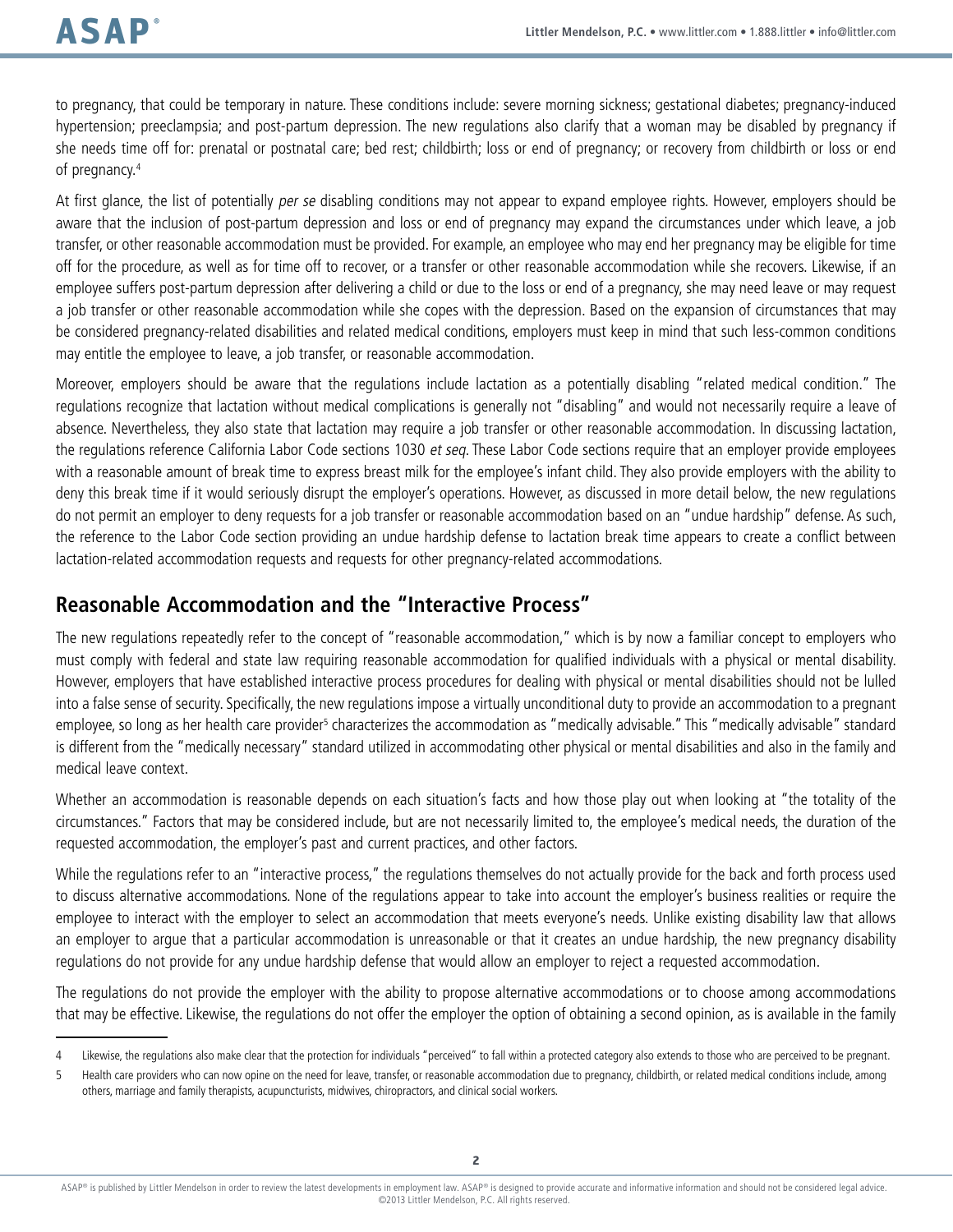and medical leave context. Under the new regulations, so long as the requested accommodation is "medically advisable" and reasonable, an employer must provide the accommodation. Thus, employers must understand that the accommodation process for pregnancy, childbirth, and related medical conditions does not provide the same options or defenses that exist for other disabilities and in the family and medical leave context.

## **Length of Leave and Reinstatement Requirements**

When addressing leave situations, California employers have historically measured family and medical leaves in weeks and pregnancy disability leaves in months or working days. The new regulations address these disparate terms by explaining that four months under the PDL law is equivalent to 17-1/3 weeks. Employers who have used 16 weeks as a rule of thumb for estimating or measuring the time an employee may have for pregnancy disability leave should be aware that 17-1/3, not 16, weeks is the magic number for measuring leave in weeks.

Similarly, employers should also note that the new regulations provide a means to address the amount of leave available in an intermittent or reduced schedule situation. Specifically, the regulations explain that an employee who normally works 40 hours per week will be eligible for a total of 693 hours of pregnancy disability leave. Someone who normally works more or fewer hours per week will receive a pro rata or proportional amount of leave. Moreover, if an employee's schedule varies from month to month, the employer should use the monthly average hours worked for the four months prior to the employee's leave to determine the total number of hours available for pregnancy disability leave.

As has always been the case, the regulations require an employer to reinstate an employee to the same position, or a comparable position if the employer can show the employee would not have been otherwise entitled to reinstatement to the same position. The new regulations, however, include two notable differences with regard to reinstatement. First, the regulations remove the employer's ability to deny reinstatement when the employer can show that preserving the job or duties for the employee would substantially undermine the employer's ability to operate the business safely and efficiently.

Second, the regulations impose job search obligations on the employer in situations where reinstatement may be denied to a comparable job. Under the regulations, if the employee cannot be returned to her original position, she must be given a comparable position for which she is qualified on her scheduled reinstatement date or within 60 calendar days of that scheduled reinstatement date. During this 60-calendar day period, the employer has an affirmative obligation to provide notice to the employee of available positions in person, by letter, telephone or email, or by links to postings on the employer's website if there is a section devoted to job openings. It will not be enough simply to give the employee the option of searching for comparable jobs; the employer will now have the obligation to notify the employee of potential comparable positions.

## **Benefits Continuation**

California's pregnancy disability law was amended in 2011 to require an employer to continue an employee's group health coverage while the employee is on a pregnancy disability leave for up to four months. The amendment took effect on January 1, 2012,<sup>6</sup> and the new regulations were intended to address this change in the law. While the new regulations do in fact include provisions to clarify the obligation to continue group health care coverage for the maximum duration of a pregnancy disability leave, the regulations go a step further and attempt to include a change in the law that is not supported by statute.

Specifically, the new regulations state that the time an employer maintains and pays for group health coverage during a pregnancy disability leave cannot be used to meet an employer's obligation to continue and pay for 12 weeks of group health coverage under the FMLA and the Moore-Brown Roberti Family Rights Act (aka the California Family Rights Act or CFRA). The regulations also state that: "This shall be true even where an employer designates pregnancy disability leave as family and medical leave under FMLA. The entitlements to employer-paid group health insurance coverage during pregnancy disability leave and during CFRA are two separate and distinct entitlements."7 The regulations effectively creates an obligation to continue group health coverage for up to a maximum of 7 months for a woman who takes both a PDL and leave protected by the FMLA or CFRA.

<sup>6</sup> Cal. Gov't Code § 12945(a)(2)(A).

<sup>7</sup> Cal. Code Regs. tit. 2, § 7291.11(c)(2).